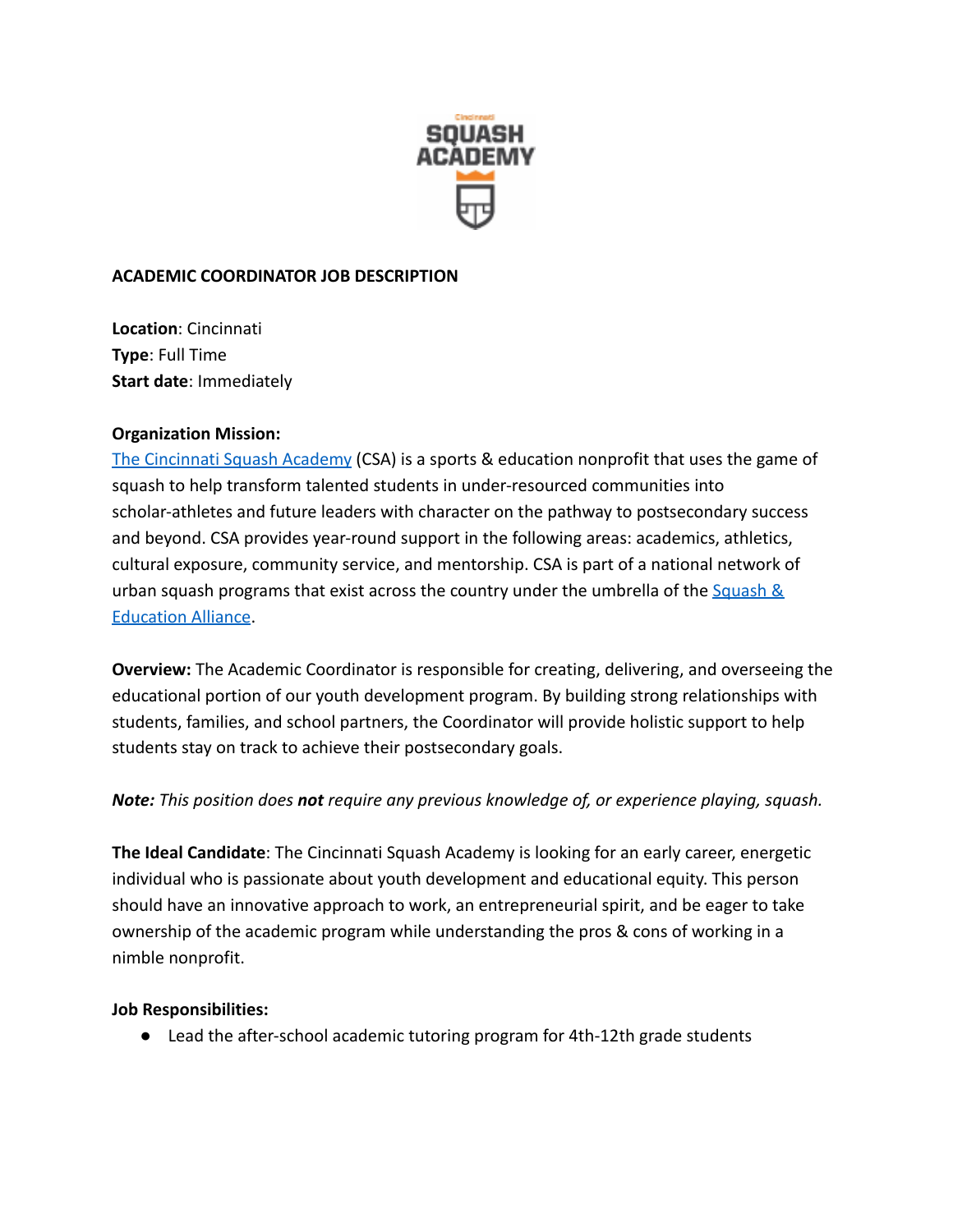- Facilitate college prep activities (ACT/SAT testing, college tours, resume-building, etc.) to ensure high school students transition into a postsecondary program following high school graduation
- Coordinate with the Program Director and college counselor to assist with activities supporting our postsecondary students
- Build meaningful and lasting relationships with students, teachers, families, and volunteers and contribute to our sense of community and family feel
- Utilize Salesforce and Google Sheets to track all student data
- Create and implement plans for academic improvement
- Design and implement school-year curriculum enrichment
- Plan and lead summer camp academic activities and field trips
- Manage and train volunteer tutors to provide small-group and 1v1 tutoring during academic sessions
- Manage/oversee all aspects of CSA's relationship with UMC Food Ministries, which provides the after-school snacks
- Manage/develop our school partnerships, including relationships with teachers and resource coordinators; communicate frequently with the school staff about student progress, behavior, and assignments
- Manage/develop relationships with organizational partners for scholarship and enrichment opportunities; oversee application processes for external opportunities
- Assist students and families with navigating high school choice and private school application process; manage related deadlines and documentation
- Communicate frequently with and engage parents/guardians about student performance, upcoming field trips, and opportunities
- Act as an ambassador for the organization and assist with development events and stewardship as needed

# **Work Hours:**

- **School Year:** Monday through Friday 10 am to 6 pm, Saturdays 10 am to 1230 pm, and 2-3 out-of-town trips per year
- **Summer:** Monday through Friday 9 am to 5 pm
- Opportunities for remote work outside of direct programming hours

# **Qualifications & Skills:**

*While no one person will embody all the qualities enumerated below, the ideal candidate will possess many of the following professional and personal abilities, attributes, and experiences*

- Bachelor's degree
- Experience in youth education, teaching, and/or counseling